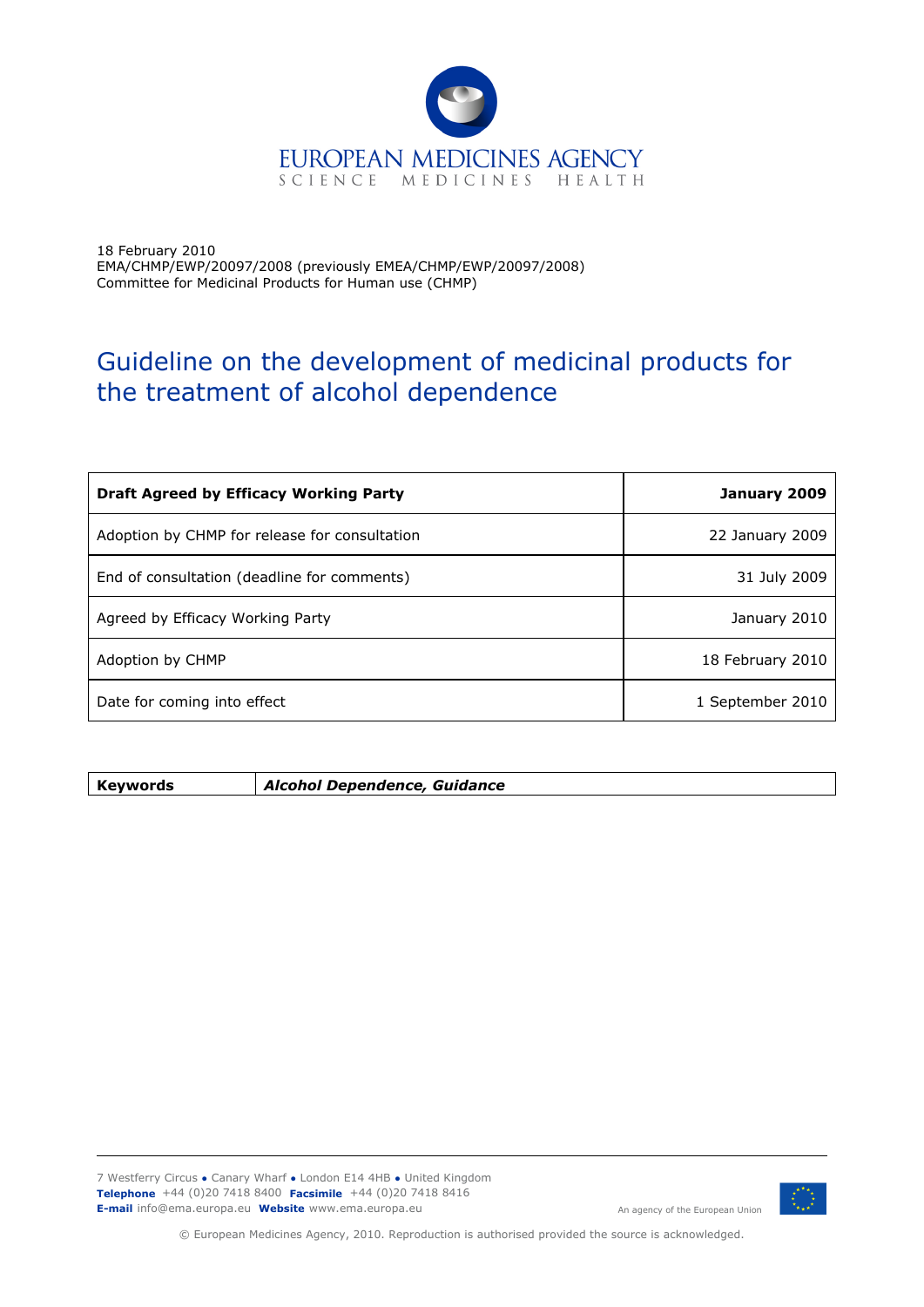# Guideline on the development of medicinal products for the treatment of alcohol dependence

# **Table of contents**

| 4. Pharmacological treatment trials in alcohol dependence 8 |  |
|-------------------------------------------------------------|--|
|                                                             |  |
|                                                             |  |
|                                                             |  |
|                                                             |  |
|                                                             |  |
|                                                             |  |
|                                                             |  |
|                                                             |  |
|                                                             |  |
|                                                             |  |
|                                                             |  |
|                                                             |  |
|                                                             |  |
|                                                             |  |
|                                                             |  |
| References ……………………………………………………………………………………… 15             |  |
|                                                             |  |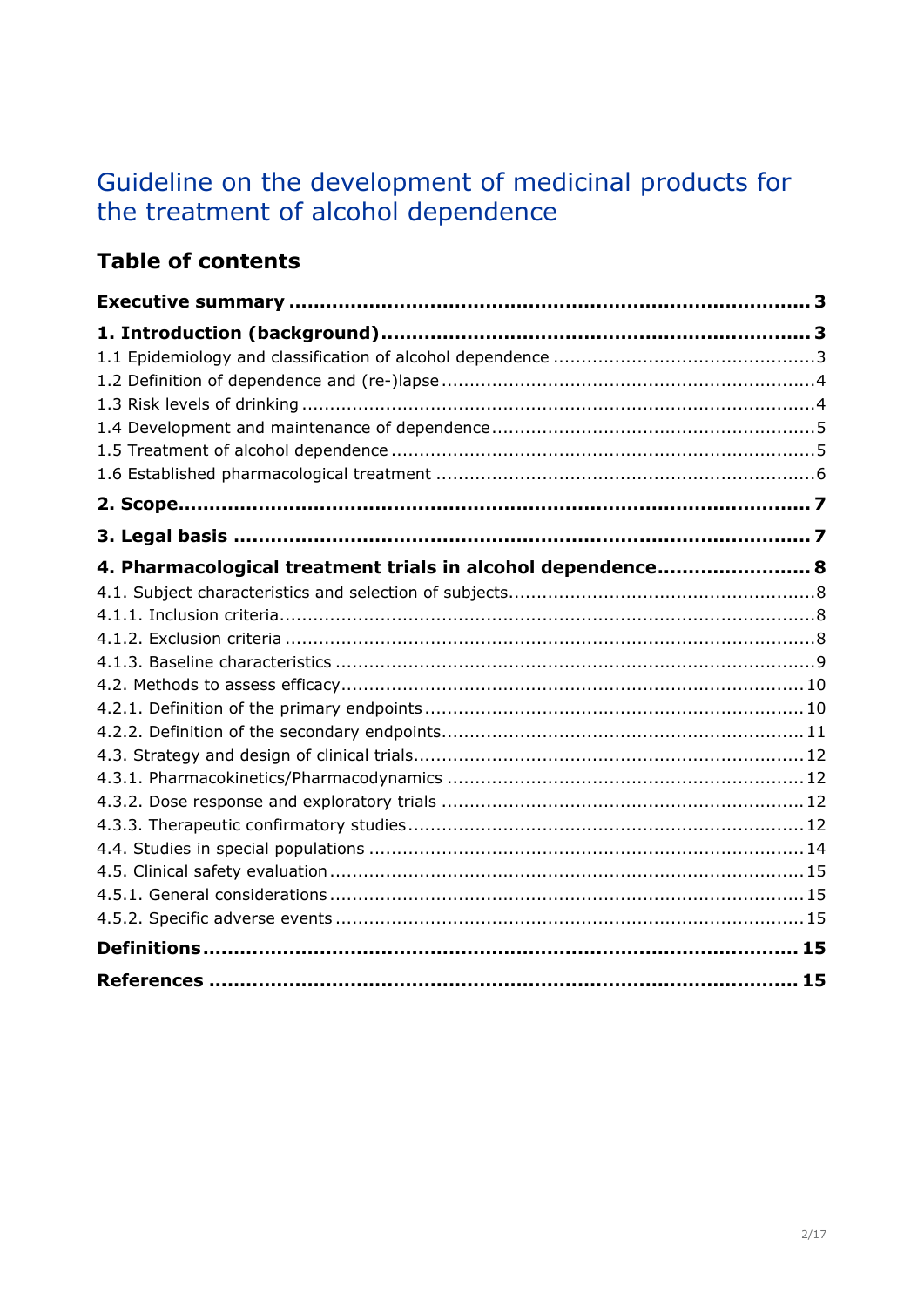## <span id="page-2-2"></span>**Executive summary**

Alcohol dependence is in general accepted as a psychiatric disorder with harmful physical, mental and social consequences and a high probability of a chronic relapsing course. It is considered a major public health problem in most Western societies. The aim of this guideline is to provide guidance on clinical studies for drugs developed for the treatment of alcohol dependence.

The present document should be conceived as general guidance, and should be read in conjunction with other applicable EU and ICH guidelines (see Section 3).

## <span id="page-2-1"></span>**1. Introduction (background)**

### <span id="page-2-0"></span>**1.1 Epidemiology and classification of alcohol dependence**

Alcohol use disorders develop against a genetic, psychosocial and environmental background. Life-time prevalence estimates for all alcohol use disorders in the general population in Europe range from 12 to 24%. Alcohol related health disabilities include liver diseases, cardiovascular diseases such as alcoholic cardiomyopathy, various forms of cancer, gastrointestinal haemorrhage, pancreatitis, as well as severe neurological, cognitive and psychiatric complications. Some complications such as Korsakow syndrome are rather related to malnutrition and deprived vitamin B uptake secondary to alcohol use.

Alcohol use disorders can be categorised like other substance use disorders according to WHO/ICD-10 (among others) into harmful use and dependence or according to DSM IV-TR into abuse and dependence. Whereas there is good diagnostic concordance for dependence in both classification systems, there is markedly less agreement for harmful use and abuse respectively. Regarding dependence, both classification systems include present state, course of disease and association with physical symptoms.

The prevalence of alcohol dependence was estimated at 5-6% in men and 1-2% in women in Europe; however, the number of alcohol dependent women has been increasing recently. The average time of progression from initial problem drinking to alcohol dependence has been reported to be in the 6 to 8 year range.

In general, alcohol dependent patients are a very heterogeneous population with respect to genetic factors, personality disorders, co-morbidities, severity, cognitive impairment, age of onset, gender, motivation concerning readiness to change, social support for drinking or abstinence, craving and other factors. Especially psychiatric co-morbidity like depression is common in people with alcohol problems and is an essential factor influencing the course of disease and treatment. Furthermore, alcohol dependence is more common in elderly males than in women and young adult males.

It is estimated that 10% of people with alcohol problems have a severe mental illness, 50 % have a personality disorder and up to 80% have a mild mood disorder. On the other hand, there is good evidence that those milder forms of anxiety and depression often resolve with abstinence in patients with alcohol dependence.

In order to address all these differences, several subtype classifications of alcohol-dependent patients were developed, but none of them is currently in widespread use or generally accepted. A paradigm shift has happened in the last years from a categorical towards a multidimensional diagnostic approach regarding alcohol use disorders, which will be very probably implemented in the forthcoming DSM V and ICD 11.

The risk for relapse after initiated abstinence may also depend on multiple variables, such as general personal characteristics (like demographic background, personality factors, degree of dependence,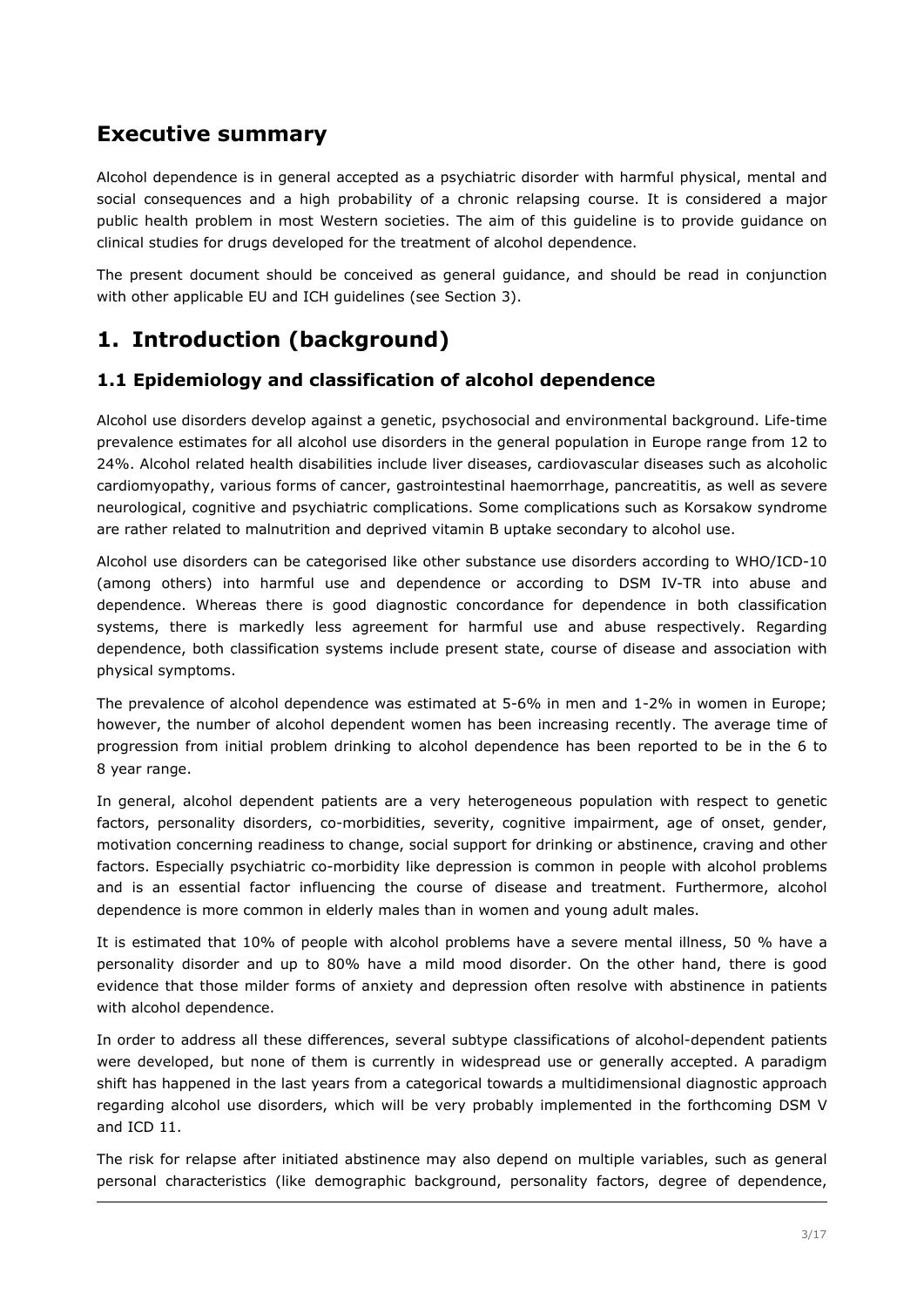family history), degree of stress and perceived self-efficacy and level of confidence respectively with regard to cue-situations.

## <span id="page-3-1"></span>**1.2 Definition of dependence and (re-)lapse**

According to the definitions of the World Health Organisation ICD-10, and DSM-IV-TR, alcohol dependence is characterised by a cluster of physiological, behavioural and cognitive phenomena, in which the use of this substance takes on a much higher priority for an individual than other behaviours that once had greater value, and a return to drinking after a period of abstinence is often associated with a reappearance of the features of the syndrome (reinstatement). Criteria for diagnosis of alcohol dependence include a strong desire or compulsion to drink alcohol despite knowledge or evidence of its harmful consequences, difficulty in controlling drinking in terms of onset, termination or level of its use, physiological withdrawal symptoms and development of tolerance.

Moderate dependence is characterised by a raised level of tolerance (needing to drink more to reach the same level of intoxication), some symptoms of withdrawal and impaired control over drinking. Severely dependent patients additionally show relief drinking, morning drinking, stereotypical drinking, as well as blackouts.

According to the WHO Lexicon of Alcohol and Drug Terms, relapse is defined as a return to drinking after a period of abstinence, usually accompanied by reinstatement of dependence symptoms. Some experts in the field additionally distinguish between relapse and lapse (or slip), with the latter describing an isolated occasion of alcohol use.

### <span id="page-3-0"></span>**1.3 Risk levels of drinking**

There is a strong correlation between extent of alcohol consumption and the risk of development of dependence and physical harm.

According to the WHO "International guide for monitoring alcohol consumption and related harm" (WHO 2000), alcohol consumption in general is categorised in different health risk levels.

| WHO-Criteria for risk of consumption on a single drinking day in relation to acute problems |                 |               |  |
|---------------------------------------------------------------------------------------------|-----------------|---------------|--|
|                                                                                             | Males           | Females       |  |
| Low Risk                                                                                    | 1 to 40g,       | $1$ to $20q$  |  |
| Medium Risk                                                                                 | $41$ to $60q$ , | $21$ to $40q$ |  |
| High Risk                                                                                   | 61 to 100g      | 41 to 60g     |  |
| Very High Risk                                                                              | $101 + q$       | $61+q$        |  |
|                                                                                             |                 |               |  |
| WHO-Criteria for risk of chronic harm                                                       |                 |               |  |
|                                                                                             | Males           | Females       |  |
| Low Risk                                                                                    | 1 to 40g,       | $1$ to $20q$  |  |
| Medium Risk                                                                                 | $41$ to $60q$ , | $21$ to $40q$ |  |
| High Risk                                                                                   | $61+q$          | $41 + q$      |  |

The most acceptable level of consumption (apart from abstinence) concerning health outcome both at short and long-term use is the low risk level (1 to 40g pure alcohol on a single drinking day for men and 1 to 20g for women).

Of note for really everyday consumption, WHO recommends currently a limit of 7g pure alcohol and even this is considered too much for some special groups, such as pregnant women or patients with liver cirrhosis.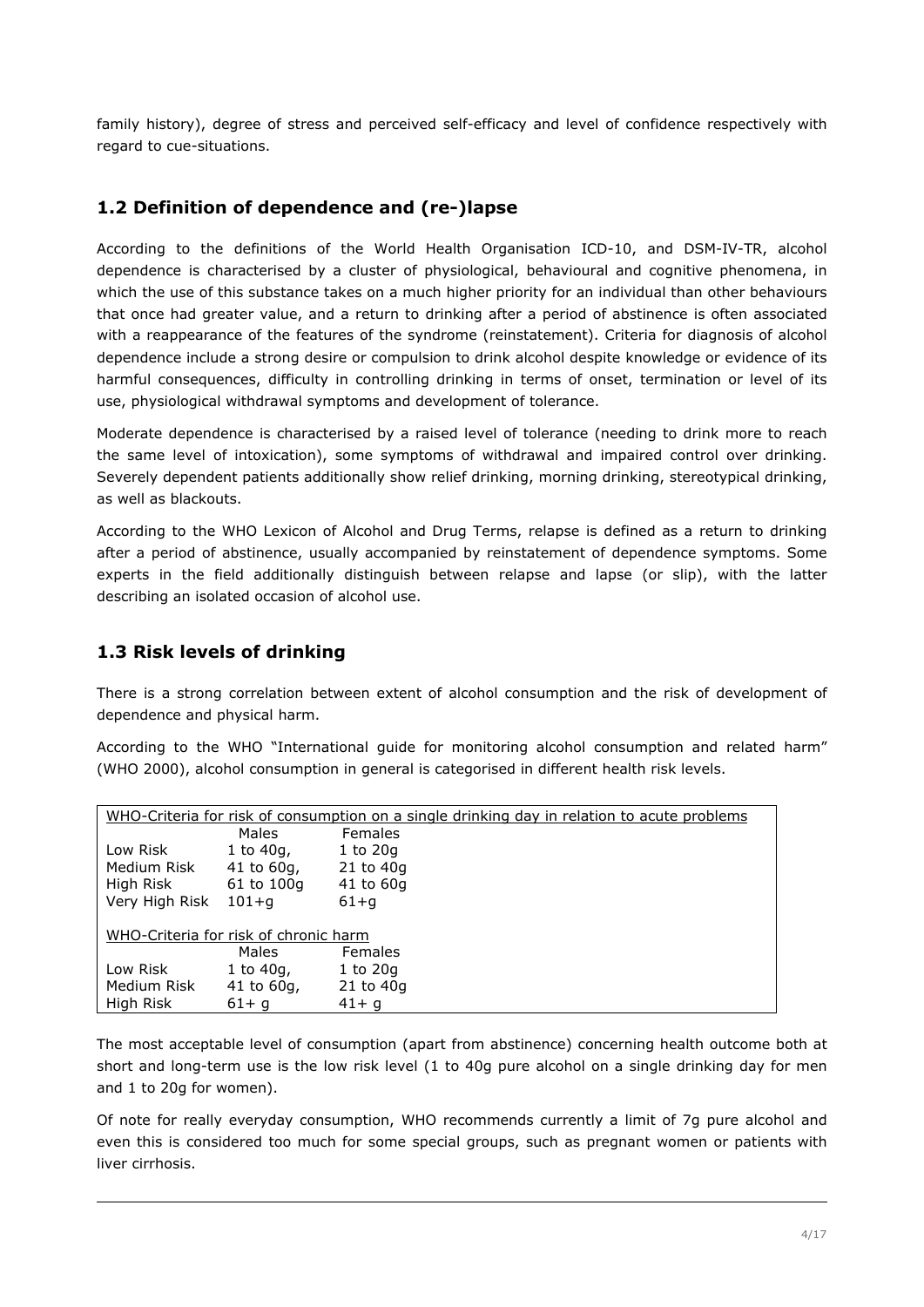Just for clarification, this guideline deals only with alcohol dependence, but not with alcohol abuse/harmful use.

#### <span id="page-4-1"></span>**1.4 Development and maintenance of dependence**

Chronic drinking leads to durable neuroadaptive changes in the brain, which are believed to form the core of alcohol dependence. It is assumed that in alcohol dependent individuals the discomfort and distress that result from these persistent changes in brain reward and stress circuits underlie the compelling motivation to drink.

Current research suggests several pathways which are involved in the development and maintenance of alcohol dependence. One pathway involves the opioidergic and the mesolimbic dopaminergic system, which seems to cause alcohol craving and relapse due to positive reinforcing effects of alcohol consumption, especially in earlier stages of the disease. A second pathway involves several components of the glutamatergic and the GABAergic system, which seems to induce alcohol craving and relapse due to a hyperglutamatergic state. A further pathway seems to be a hypodopaminergic state, especially during alcohol withdrawal after chronic alcohol intake, which is associated with a state of dysphoria that promotes resumption of alcohol intake. However, since it is currently recognised that alcohol affects more or less all major neurotransmitters or neuromodulator systems, directly or indirectly, future research will probably indicate further pathways or combinations of pathways concerning the development and maintenance of dependence.

Most patients with (former) alcohol dependence are thought to retain a continuing vulnerability to relapse for years or even lifetime due to the neuroadaptive changes. The majority of relapses after initiated abstinence occur within a period of one year, especially within the first 6 months.

### <span id="page-4-0"></span>**1.5 Treatment of alcohol dependence**

The goals of alcohol dependence treatment include the achievement of abstinence, reduction in frequency and severity of relapse, and improvement in health and psychosocial functioning.

Qualified treatment for alcohol dependence is delivered under a continuing care model that is appropriate for a chronic illness, and usually includes a detoxification phase followed by a relapse prevention phase. Currently, some treatment programs aim at controlled alcohol consumption as a first step in the healing process. However, due to the developed addiction memory and impaired control of drinking, clinically significant reduction of consumption may be difficult to be achieved in alcohol dependent patients, at least for severely dependent ones.

Withdrawal symptoms in the detoxification phase are very individually pronounced. Symptoms of alcohol withdrawal typically begin within 4-12 hours after cessation or reduction of alcohol use, peak in intensity during the second day of abstinence, and generally resolve within several days. Serious complications include seizures, hallucinations, and delirium. Patients with severe withdrawal symptoms are usually treated for 5 to 7 days in an in-patient setting with benzodiazepines to reduce central nervous system irritability, fluids and thiamine and if necessary further medications such as anticonvulsants and antipsychotic agents.

In the subsequent relapse prevention phase different psychosocial treatment modalities are the essential components of a comprehensive treatment program, which also addresses co-occurring psychiatric and general medical conditions. Currently only relatively few alcohol dependent patients receive an adjunctive pharmacologic relapse prevention therapy.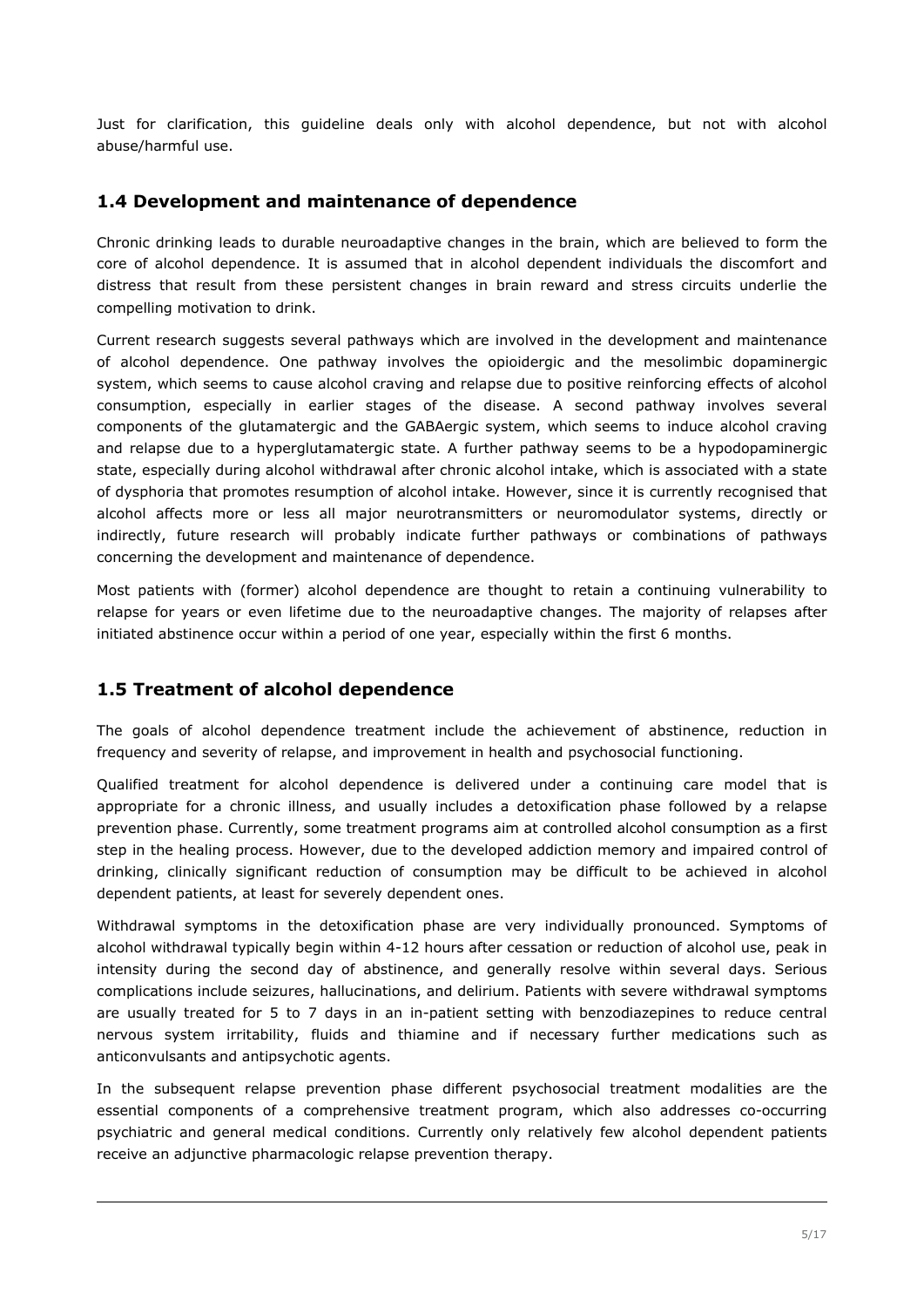Usually alcohol dependent patients require long-term care, although the intensity and specific components of treatment may vary over time, e.g. intensified monitoring necessary during the early stages of treatment, times of transition to less intensive levels of care, and the first year after active treatment has ceased. The course of alcohol dependence is often characterised by periods of abstinence with recurring periods of relapses. Therefore, a relapse after a longer period of abstinence should not be perceived as complete failure of therapy, but should give rise to an intensified level of treatment. In general, treatment compliance is a significant determinant of treatment outcome and is known to be poorest among those patients with co-morbid medical, psychiatric, family and social problems.

Treatment settings includes in principle hospitals, residential treatment facilities, partial hospitalisation programs, and outpatient programs. For several years though, relapse prevention treatment is increasingly conducted in an outpatient setting, as there is good evidence that patients should be treated in the least restrictive setting that is likely to be safe and effective.

## <span id="page-5-0"></span>**1.6 Established pharmacological treatment**

Medicines that are currently approved in many countries for relapse prevention in alcohol dependence are disulfiram, acamprosate and naltrexone. All three are only recommended as adjunctive to psychosocial counselling in motivated patients.

*Disulfiram* is classified as an aversive treatment modality and primarily applied as a test of motivation or compliance with therapy. It interferes with alcohol metabolism, causing accumulation of toxic acetaldehyde. If alcohol is consumed simultaneously (although it is strongly recommended to avoid this), Disulfiram causes severe headache, nausea, and with higher amount of alcohol also more dangerous toxic effects.

*Acamprosate*, a GABA agonist and functional glutamate antagonist, is used as an anti-craving substance in several EU countries for preventing relapses in abstinent alcohol users. It has shown higher abstinence rates and longer periods of abstinence respectively, compared to placebo in several but not all trials.

*Naltrexone*, a non-selective opiate antagonist, binds with receptors for endogenous opioids and appears to modify some of the reinforcing effects of alcohol and to prevent the reinstatement of extinguished alcohol-seeking behaviour induced by alcohol-associated cues. Naltrexone treated alcohol-dependent patients have been reported to drink less frequently and smaller quantities. However, no benefit in continued abstinence vs. placebo has been shown.

Although superior efficacy was shown compared to placebo, especially in the acamprosate and naltrexone trials, the number of patients responding to these treatments is usually modest.

Several other drugs have been tested in recent years, e.g. GABAB agonist baclofen, dopamine antagonists and (partial) agonists, various anticonvulsants, NMDA receptor antagonists and various serotonergic agents, however evidence is either limited to date or no difference to placebo could be shown.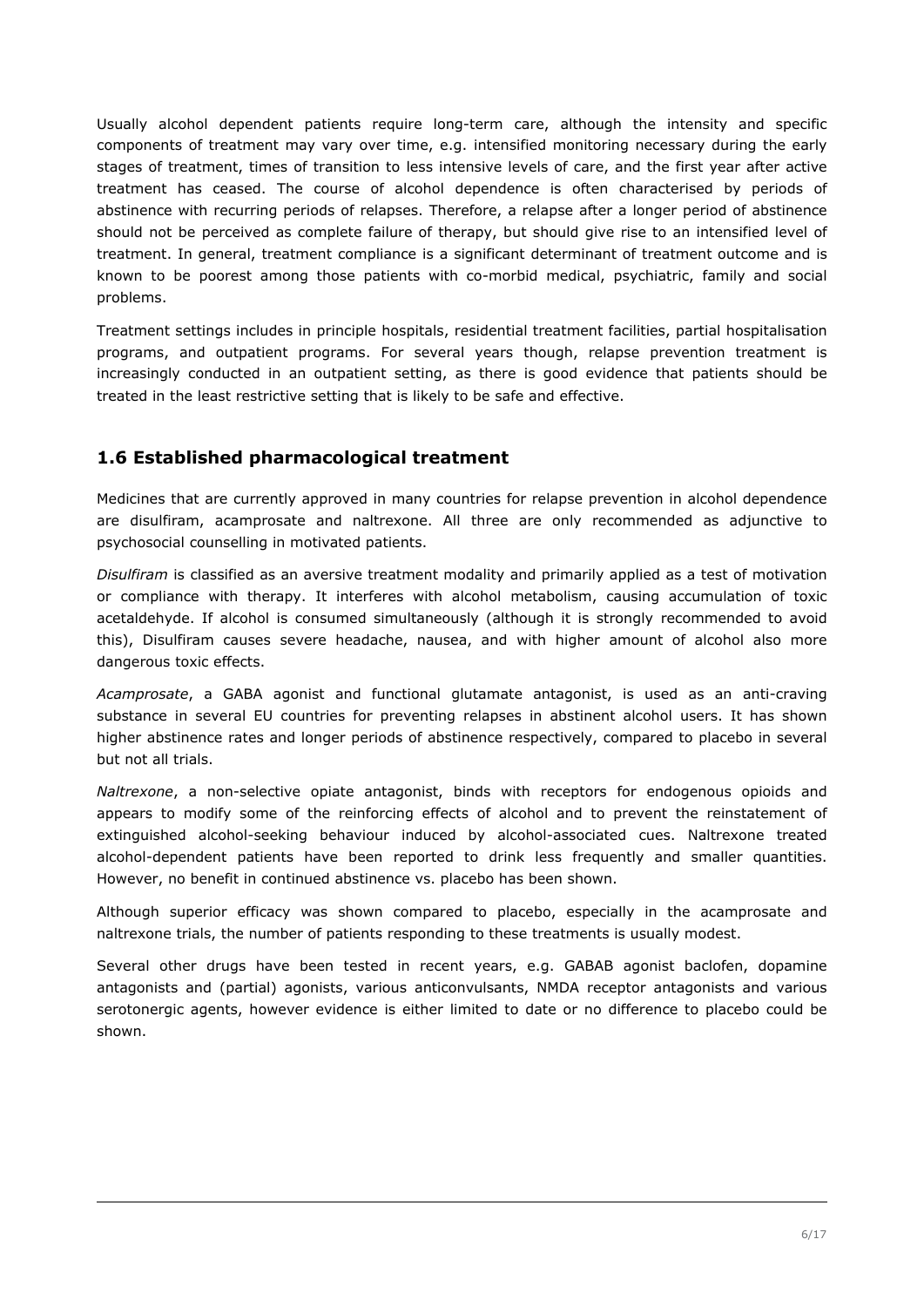## <span id="page-6-1"></span>**2. Scope**

The scope of the present document is to provide guidance in the definition of treatment goals, study design, outcome measures, and data analysis for new products that will be developed to treat alcohol dependence.

Alcohol abuse or harmful use of alcohol, including binge drinking and heavy social drinking, are currently not target indications. They have a rather low stability during life-time and only rarely develop into alcohol dependence. Furthermore, they can be treated successfully with psychosocial counselling alone. Additionally, it is yet unclear which heavy social drinkers and binge drinkers will ultimately develop dependency. Prevention of dependency in this group of alcohol disorders by specific compounds is therefore not a treatment option at this stage.

The main focus of this guideline is on products that are developed as an aid to achieve and maintain abstinence in patients with alcohol dependence. This includes products to prevent relapses after initiated abstinence, as well as products leading to clinically significantly reduced alcohol consumption as an intermediate goal (harm reduction approach) on the way to full abstinence.

Of note, this guidance document is not intended for products that are developed for treating symptoms of acute alcohol intoxication, acute withdrawal symptoms, or to treat specific diseases, which are consequences of long term alcohol abuse. However, this does not imply that the development of such treatment options is considered as irrelevant.

## <span id="page-6-0"></span>**3. Legal basis**

This guideline has to be read in conjunction with the introduction and general principles (4) and the Annex I to Directive 2001/83 as amended and all relevant CHMP guidelines, among them:

- Dose-Response information to Support Drug Registration CPMP/ICH/378/95 (ICH E4)
- Statistical Principles for Clinical Trials CPMP/ICH/363/96 (ICH E9)
- Choice of Control Group in Clinical Trials CPMP/ICH/364/96 (ICH E10)
- Adjustment for Baseline covariate CHMP/EWP/2863/99
- Missing data CPMP/EWP/177/99
- Extent of Population Exposure to Assess Clinical Safety CPMP/ICH/375/95 (ICH E1A)
- Studies in support of special populations: geriatrics CPMP/ICH/379/99 (ICH E7)
- Clinical investigation of medicinal products in the paediatric population CPMP/ICH/2711/99 ICH E11)
- Pharmacokinetic studies in man (EudraLex vol. 3C C3A)
- Guideline on the exposure to medicinal products during pregnancy: need for post-authorisation data EMEA/CHMP/313666/2005
- Note for guidance on the investigation of drug interactions EMEA/CPMP/EWP/560/95
- Guideline on the Non-Clinical Investigation of the Dependence Potential of Medicinal Products-CHMP/SWP/94227/2004.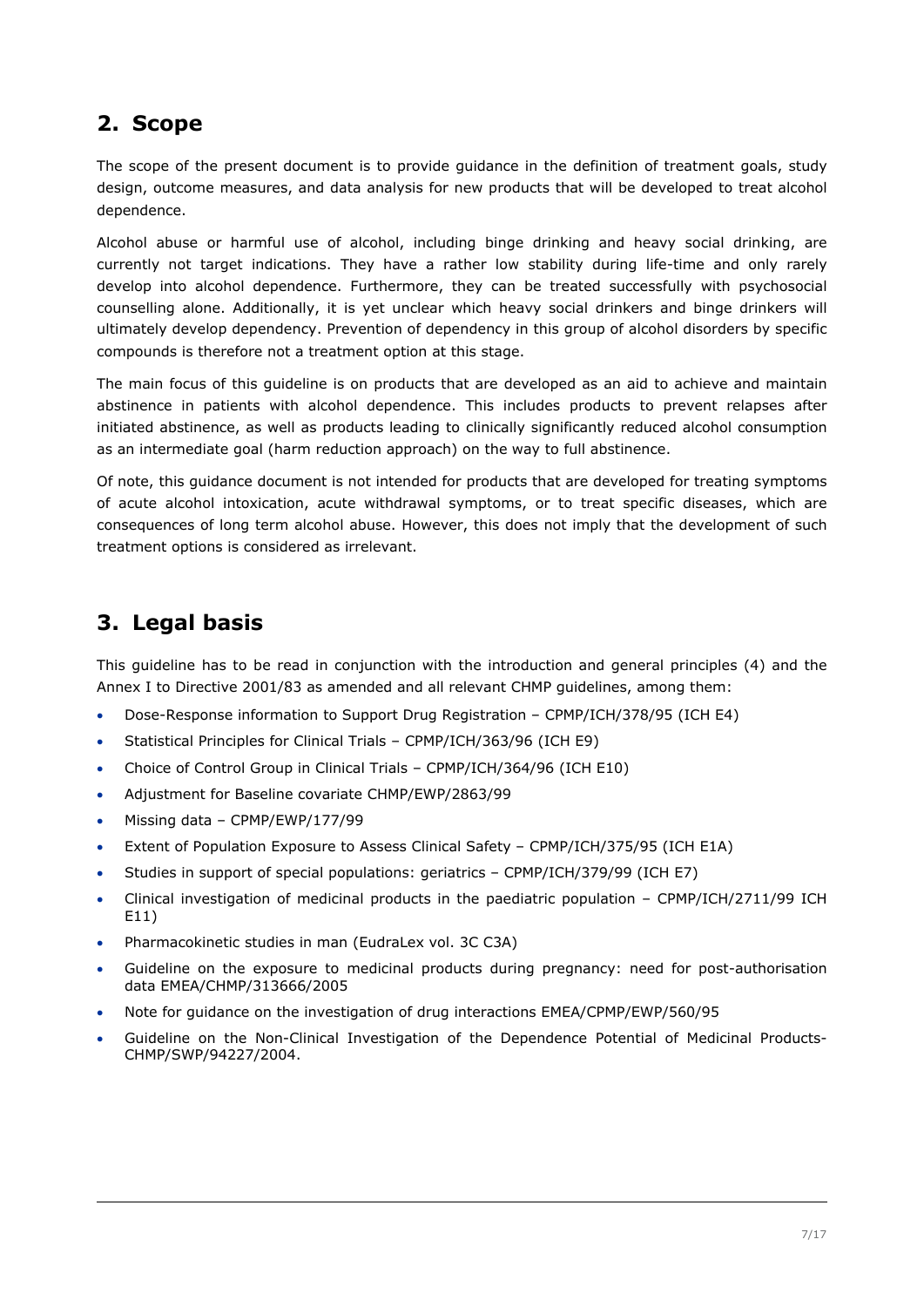## <span id="page-7-3"></span>**4. Pharmacological treatment trials in alcohol dependence**

## <span id="page-7-2"></span>*4.1. Subject characteristics and selection of subjects*

## <span id="page-7-1"></span>**4.1.1. Inclusion criteria**

Two types of clinical studies may be conducted: relapse prevention trials with a full abstinence goal and harm reduction studies. Subjects with the intention to stop drinking, or as a first step to reduce drinking significantly in the case of harm reduction studies, should be screened by a validated screening tool such as the AUDIT questionnaire (Alcohol Use Disorders Identification Test) to assess the level of the alcohol problem and subsequently fulfil the criteria for alcohol dependence as defined in the DSM IV (TR) or ICD-10.

In the case of relapse prevention trials the patients should be abstinent and fully detoxified at baseline. Detoxification should be conducted after randomisation. Prior to the study, criteria should be defined for successful detoxification. For a harm reduction study, there is no need for detoxification at inclusion.

Patients included in the main trials should, besides fulfilling criteria for alcohol dependence, have (harm reduction study) or had (relapse prevention study) a high or very high level of total alcohol consumption at baseline (total consumption per month, presented on an average daily basis [see also section 1.3]) in order to be clearly representative for moderate to severe alcohol dependent patients in the general population.

The number and duration of previous abstinence attempts and former pharmacotherapy for drinking cessation should be documented. If in the study a mixed population is included (i.e. patients with and without prior treatment) the study should be stratified for these groups or adjusted for accordingly in the analysis.

Additionally, it is recommended to stratify subjects according to their level of dependence. The level of dependence can be measured by validated instruments for that purpose, such as the SDAQ (Severity of alcohol dependence questionnaire), Alcohol Dependence Scale or the Addiction Severity Index.

## <span id="page-7-0"></span>**4.1.2. Exclusion criteria**

In general, patients with potentially confounding co-morbid disorders should be excluded if the testdrug is known to be effective in the co-morbid disorder in order to assign observed test-drug efficacy in the trial unequivocally to a specific effect on alcohol dependence. If certain potentially confounding co-morbid disorders cannot be excluded, these disorders should be carefully documented.

Psychiatric co-morbidity (affective and anxiety disorders, psychotic disorders, post-traumatic disorder, personality disorders) is common in people with alcohol dependence. Therefore, presence of coexisting psychiatric disorders needs to be assessed and quantified by a comprehensive psychiatric evaluation. The use of a validated, reliable (semi-)structured interview for establishing the diagnosis and to apply inclusion and exclusion criteria is necessary (e.g. the structured clinical interview for DSM-IV).

Milder forms of anxiety and depression are known to often resolve within 3 weeks after detoxification. Therefore, patients with such milder symptoms may be included. However, patients with significant Axis I co-morbidity (e.g. schizophrenia, major depressive disorder or severe anxiety disorders) as well as other substance use disorders (with the exception of nicotine abuse) should be excluded in the main studies. After an effect is clearly demonstrated in the main studies, trials in patients with psychiatric co-morbidities may be conducted.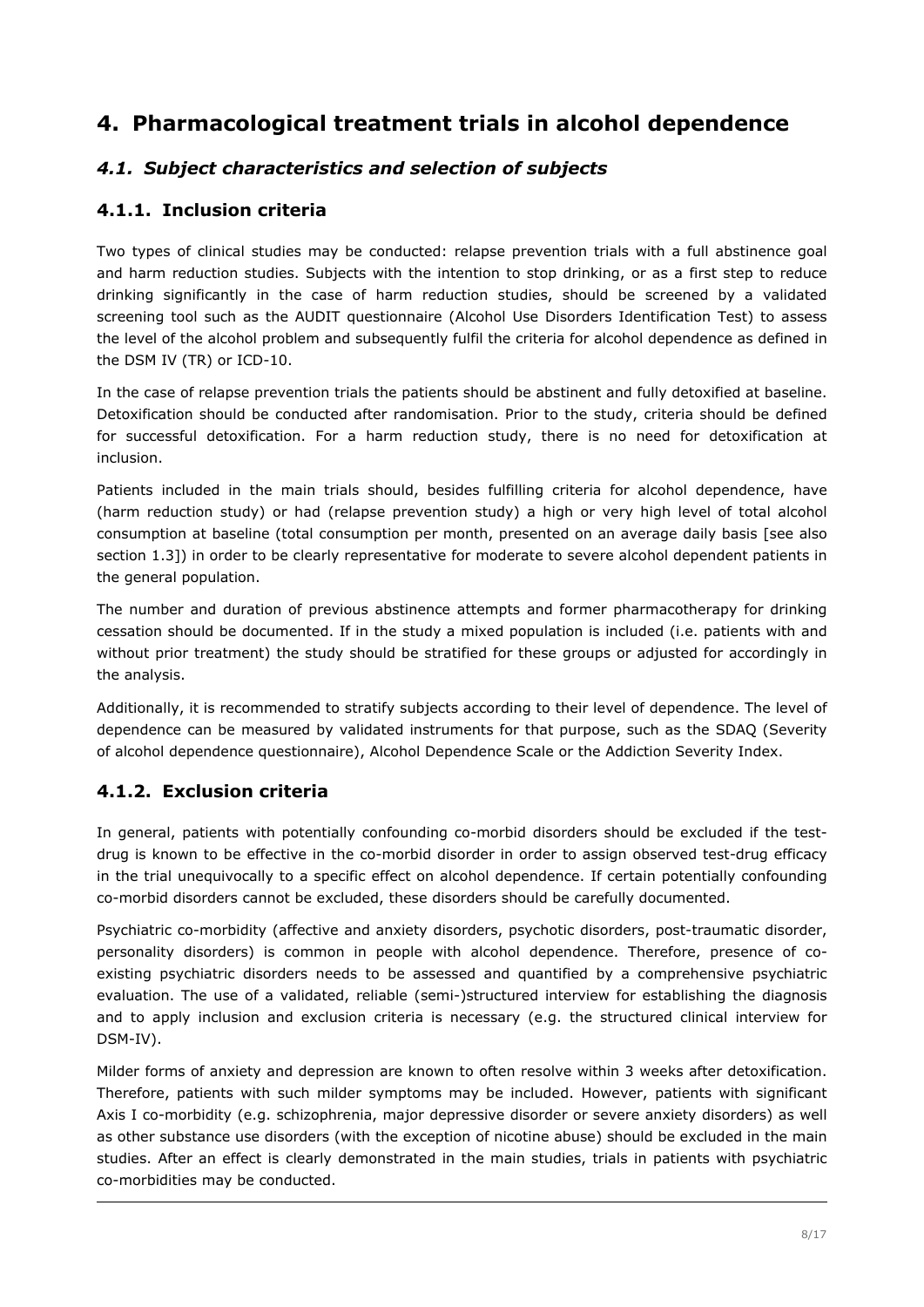The use of other medications during the studies must be adequately documented. However, any psychotropic drugs should be excluded in the main trials. An exception may be for agents that are used in acute detoxification phase before baseline (see 4.1.1).

## <span id="page-8-0"></span>**4.1.3. Baseline characteristics**

Since heterogeneity is existent in many aspects of alcohol dependent patients it is necessary to thoroughly characterise included patients at baseline.

#### *The following descriptive features should be documented:*

- demographic features (age, gender, ethnicity, social-economic factors)
- age of onset of drinking (early-onset or late-onset)
- the number of heavy drinking years
- age of onset of dependence
- the nature of dependence, either episodic or chronic
- the level of alcohol dependence severity measured by a validated instrument such as the Severity of alcohol dependence questionnaire (SDAQ), the Addiction Severity Index (ASI) or the Alcohol Dependence Scale (ADS)
- alcohol consumption assessment by instruments such as Alcohol Timeline Follow Back Calendar Method (TLFB), including grams of pure alcohol/drinking day, the number of drinking days/week or month, as well as the number of heavy drinking days/week or month (defined as more than 60 grams per day for men or more than 40 grams per day for women);
- history of previous abstinence attempts (including duration of previous abstinence) and their treatment
- body weight
- general medical, neurological and psychiatric history and examination as well as consequences of alcohol dependence on the patient's cognitive, behavioral and physiological functioning
- a validated structured or semi structured psychiatric diagnostic instrument, such as the structured diagnostic instrument for DSM IV (SCID)
- a family parental alcohol use disorder and social economic status
- baseline CGI severity (Clinical Global Impression Severity Score)
- screening of blood, breath, or urine for alcohol (and alcohol metabolites if validated);
- level of validated biochemical alcohol consumption markers (γ-GT, CDT, MCV, ASAT, ALAT) and further more specific markers of alcohol consumption, as soon as they are well validated
- urine test for illicit drugs
- a validated measure of Quality of Life, such as the SF-36.

#### *Further optional descriptive features:*

- general health score
- history regarding withdrawal syndromes
- the extent of alcohol cue induced and stress induced craving/urge to drink (self-reported craving rating and a validated assessment tool like the Obsessive Compulsive Drinking Scale)
- AUDADIS (Alcohol Use Disorders and Associated Disabilities Interview Schedule)

#### *Stratification variables*

Out of the list of above mentioned descriptive features, it is recommended to stratify for severity of alcohol dependence and possibly also for patients with and without prior treatment (see also 4.1.1).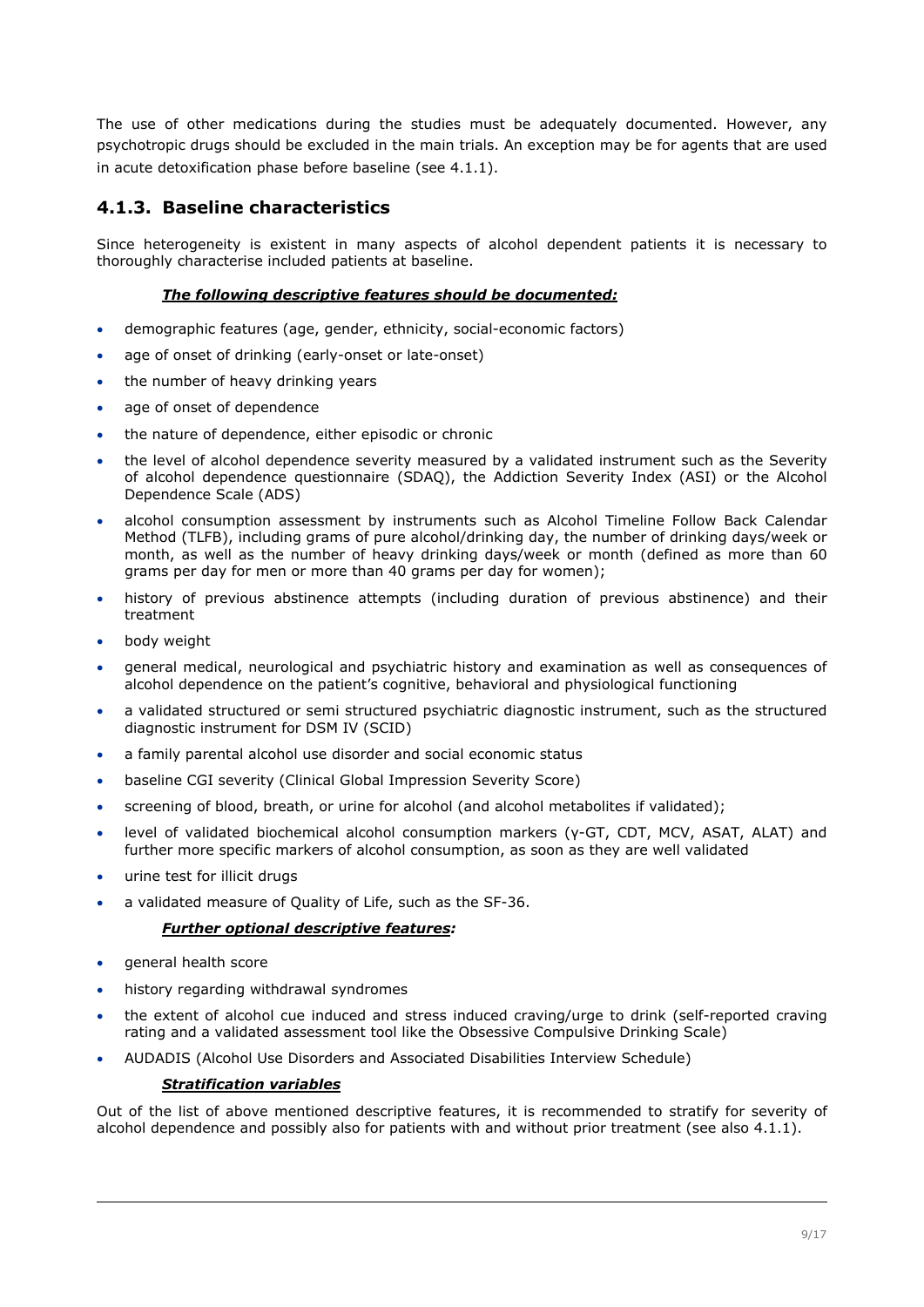## <span id="page-9-1"></span>*4.2. Methods to assess efficacy*

### <span id="page-9-0"></span>**4.2.1. Definition of the primary endpoints**

In general, depending on the (supposed) mechanism of action of new specific compounds different approaches might be appropriate. In the light of addiction research the ultimate treatment goal in alcohol dependent patients is stable abstinence by prevention of relapse after detoxification. However, as a first step also clearly clinically significant reduction in alcohol consumption promoted by a specific pharmacological agent, with subsequent harm reduction is a valid intermediate goal on the way to full abstinence.

#### **Full abstinence goal** (relapse prevention after detoxification)

If the study drug is addressing the ultimate goal of full recovery, the continued abstinence rate (after detoxification or the grace period) at the end-of-active treatment period and the continued abstinence rate till the end of the study (at 12 to 15 months) should be co-primary endpoints.

However, patients having a relapse (or lapse or slip) might be further assessed with respect to significant moderation outcomes (i.e. less total alcohol consumption, less HDD, more abstinent days etc.).

Abstinence (as well as the number and severity of possible relapses) should be confirmed by patient interviews, measurements of alcohol use markers (alcohol and alcohol metabolites in breath, blood or urine), valid liver biomarkers and maybe also collateral informants.

#### **Intermediate harm reduction goal** (significant moderation without prior detoxification)

In case an alcohol dependent patient is not able or willing to become abstinent immediately (or e.g. waiting for the admission in an abstinence-orientated rehabilitation programme), a clinically significantly reduced alcohol intake with subsequent harm reduction is also a valid, although only intermediate, treatment goal, since it is recognised that there is a clear medical need in these patients as well. However, it is necessary to aim at maintained abstinence as soon as the patient gets ready for it. Therefore, if the study drug is only addressing the intermediate goal of clinically significant moderation, efficacy should be expressed by change to baseline in total consumption of alcohol (per month, presented as amount of pure alcohol in grams per day) as well as by reduction in number of Heavy Drinking Days (HDD defined as more than 60 grams of pure alcohol in men and 40 grams in women). Both are considered primary variables, since HDD are associated with specific risks such as acute cardiovascular outcomes or accidents. A clinically relevant difference compared to placebo should be demonstrated.

As the key secondary endpoint efficacy should also be evaluated in terms of responders, reflecting an expected significant improved health outcome on an individual patient level. This could be done by evaluating the proportion of subjects with a 50%, 70% and 90% reduction in alcohol consumption as well as the proportion of patients achieving maintained abstinence. Another option would be evaluating the proportion of subjects with a significant categorical shift in WHO risk levels of drinking (i.e. proportion of patients with change of consumption to baseline from very high risk to at least medium risk level and change from high risk to at least low risk level [see also 1.3], as well as the proportion of patients with full abstinence).

Of note, in the beginning of such trials it might be necessary to slowly reduce the alcohol consumption in order to avoid marked withdrawal symptoms.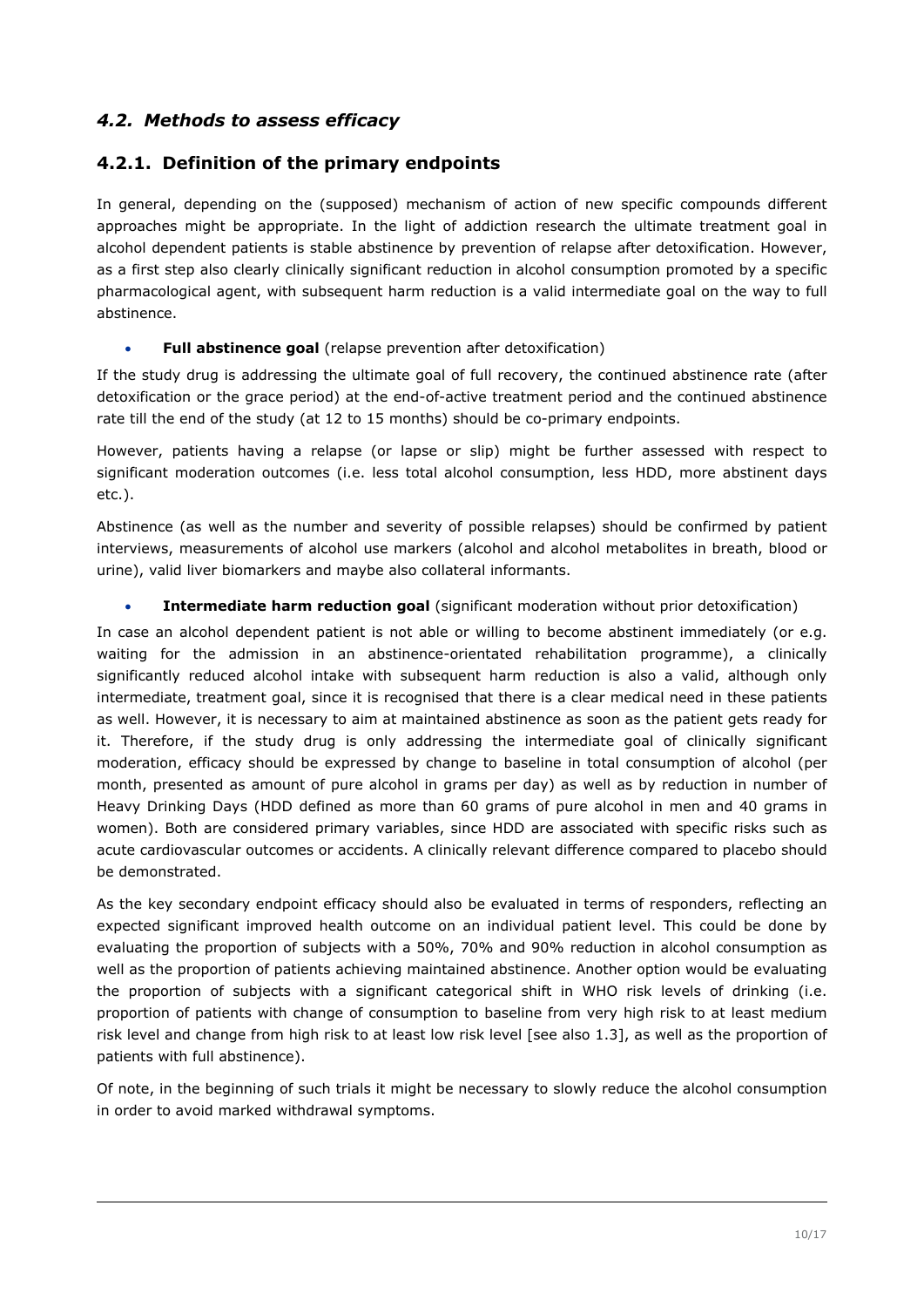## <span id="page-10-0"></span>**4.2.2. Definition of the secondary endpoints**

#### *Secondary endpoints in case of full abstinence goal*:

*Important secondary endpoints:*

Time to relapse (first drink)

- CGI Severity and CGI Improvement
- SF 36
- Change to baseline of validated liver biomarkers.

*Further useful variables to be monitored as appropriate:* 

- Compliance to treatment:
	- Medication compliance (pill counts, MEMS caps (Medication Event Monitoring System) etc.)
- Compliance to study:
	- % completers, Weeks on study, Time to withdrawal.
- Further course of drinking behaviour if relapse occurs (total consumption of alcohol per month presented as average daily amount, number of drinking days since first relapse, number of heavy drinking days since first relapse, cumulative abstinence duration)
- Change to baseline in number of abstinent days (cumulative abstinence duration)
- Change to baseline in physical, cognitive and psychic functions
- Impact on social and family life and work
- Change in the level of alcohol dependence severity measured by the validated instrument used at baseline, such as the SDAQ (Severity of alcohol dependence questionnaire), ASI (Addiction Severity Index) or ADS (Alcohol dependence Scale)
- Craving/urge to drink assessment by interviews/patient self-report instruments and e.g. the obsessive compulsive drinking scale.

#### *Secondary endpoints in case of harm reduction goal*

*Important secondary endpoints:*

- Change to baseline in validated liver biomarkers
- CGI Severity and CGI Improvement
- SF 36.

*Further useful endpoints variables to be monitored as appropriate:* 

- Compliance to treatment:
	- Medication compliance (pill counts, MEMS caps (Medication Event Monitoring System) etc.)
- Compliance to study:
	- % completers, Weeks on study, Time to withdrawal.
- Course of alcohol consumption over time
- Change to baseline in number of abstinent days (cumulative abstinence duration)
- Change to baseline in physical, cognitive and psychic functions
- Impact on social and family life and work
- Change in the level of alcohol dependence severity measured by the validated instrument used at baseline, such as the SDAQ (Severity of alcohol dependence questionnaire), ASI (Addiction Severity Index) or ADS (Alcohol dependence Scale)
- Craving/urge to drink assessment by interviews/patient self-report instruments and e.g. the obsessive compulsive drinking scale.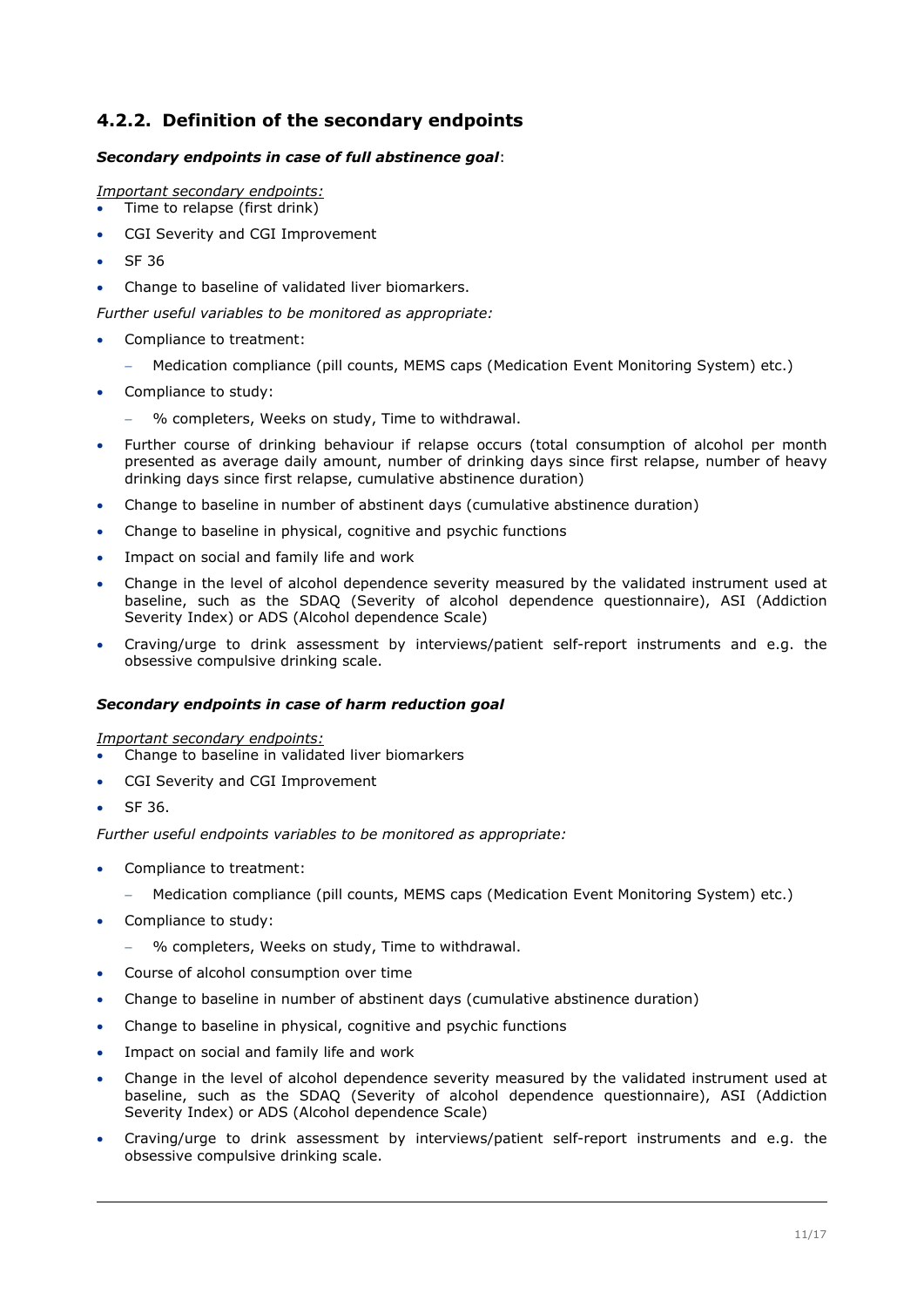Of note, validated biomarkers (CDT, GGT, MCV, ASAT, and ALAT) should be used at baseline and followed during the course of treatment as secondary outcome variables to monitor the effect of treatment. However, currently used biomarkers reflect only damage and can be confounded by age, gender, other substances and diseases, e.g. MCV is superior in women and only a marker of second choice in men. Therefore, combination of markers is necessary. Several direct ethanol metabolites are currently under validation, as a marker of verification or exclusion of relapses or amount of alcohol intake over a prolonged period. Once properly validated these new biomarkers should then be used in addition to customary biomarkers.

## <span id="page-11-3"></span>*4.3. Strategy and design of clinical trials*

### <span id="page-11-2"></span>**4.3.1. Pharmacokinetics/Pharmacodynamics**

PK studies should be performed in accordance to guidance on Pharmacokinetic Studies in Man. Furthermore, trials which prove the assumed mechanism of action should be conducted.

Pharmacokinetic and pharmacodynamic interactions with, especially CNS-active, drugs expected to be frequently used in alcohol dependent patients, should be investigated, unless there is clear evidence that an interaction is unlikely to occur.

A tolerability and pharmacokinetic study should be performed in subjects with hepatic dysfunction, as this condition is very common in alcohol dependent patients, unless the product is not metabolised by liver enzymes.

#### <span id="page-11-1"></span>**4.3.2. Dose response and exploratory trials**

Dose response studies should be performed in a placebo-controlled, parallel group, double-blind, randomised, fixed-dose design, using at least three dosages, to establish the lower end of the clinical effective dose range and the optimal dose. Investigation of drug plasma levels might be supportive for dose-selection.

In order to establish initial efficacy, an active treatment period of 3 to 6 months, followed by a sufficiently long randomised withdrawal phase in order to investigate possible rebound and drug withdrawal phenomena, is necessary. Additionally, preliminary information regarding maintenance of effect should be demonstrated.

#### <span id="page-11-0"></span>**4.3.3. Therapeutic confirmatory studies**

Confirmatory studies should be randomised, double-blind, parallel-group and placebo controlled and designed to demonstrate superiority vs. placebo. In case of inclusion of an active control the choice and dose of the comparator should be justified on the basis of placebo-controlled evidence of efficacy of the comparator. Currently available treatments have shown only modest and inconsistent treatment effects. Due to this a definition of a reliable non-inferiority margin is deemed hardly possible and therefore a non-inferiority trial versus an active control is currently not considered to provide convincing evidence for efficacy of a new treatment.

#### **a. Duration of confirmatory trials**

The duration of the active treatment period of confirmatory phase 3 trials strongly depends on the time of onset of any treatment effect and the mode of action of the new compound, as demonstrated in pharmacodynamic and exploratory studies. In the past, significant reductions of dependence or alcohol use compared to placebo could be shown in alcohol dependence studies after active treatment of 3 to 6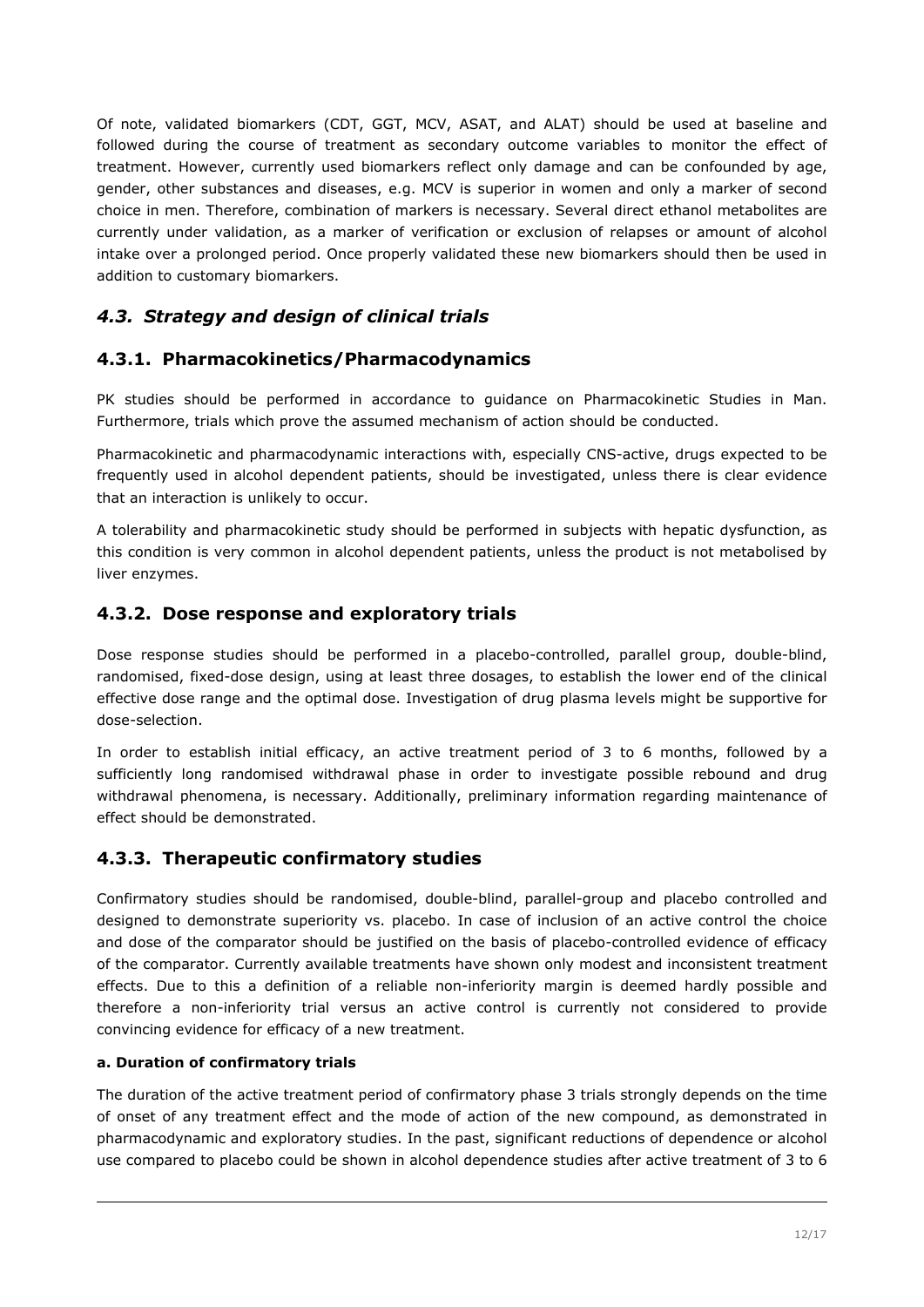months, using total abstinence rate or variables indicating reduction of alcohol consumption as the primary outcome criterion.

Since treatment results after the first 3 to 6 months remained very unstable in prior investigations and usually become really stable not before around 15 months, the overall outcome measurement should cover such a period of time. This is necessary in order to establish if stable treatment results have been achieved that, preferably, do no longer need pharmacological support.

Therefore, in order to establish maintenance of abstinence in case of a new compound aiming to promote continued abstinence, the active treatment phase of at least 3 to 6 months should be followed by a double-blind withdrawal phase in responders without treatment, at least until 12, but preferably until 15 months after randomisation. Of note, psychosocial intervention, as already offered in the active treatment period, might be continued unchanged to prevent bias.

In principle the same applies for a new compound aiming to promote stable clinically significant moderation of drinking for the longer term (harm reduction). However, it is acknowledged that in these patients there might be the need of continued administration of active treatment. In this case a subsequent double-blind placebo-controlled active treatment phase (in initial responders at 3 to 6 months), until 12 to 15 months after randomisation is recommended. Nevertheless, as mentioned before, it is absolutely necessary to aim at maintained abstinence as soon as the patient is ready for it.

#### **b. Methodological considerations**

Relapse prevention trials (or relapse prevention phase if detoxification is part of the trial) as well as harm reduction trials should be conducted in an outpatient setting, since this reflects the most naturalistic setting.

Currently all methods to verify continued abstinence status or establish extent of alcohol consumption have their own advantages and limitations. Therefore, a combination of these methods is necessary. It is recommended to integrate information from patient interviews, (electronic) patient diaries, and possibly also reliable informants (collateral reporting) in a combined result in the Timeline-follow-back calendar method, applied by a specifically experienced investigator. Furthermore, the TLFB results should be correlated with the results of the validated biomarkers. Companies are encouraged to consider additional use of further more objective measuring methods of alcohol consumption, e.g. regular use of breathalyzers, better biomarkers or other innovative developments as soon as they have been validated. Regular visits, at least every two weeks, should be scheduled throughout the active treatment period. Concerning long-term follow-up, the visits should take place at least once a month.

Psychosocial interventions are currently the backbone of treatment in alcohol use disorders (such as Brief Intervention and Motivational enhancement) and licensed pharmacological treatments for alcohol dependence are indicated only as adjunctive. Therefore, psychosocial interventions should be allowed in alcohol dependence trials. However, it is important that the demonstrated effects in the trials are not primarily due to these interventions. In order to assign a certain part of the effects to the specific pharmacologic treatment, the kind of psychosocial intervention should be prospectively and exactly defined in the protocol, have a known effect size, should be fully standardised as well as kept to a low and constant level during the trial for all included patients.

In order to minimise poor treatment adherence and high discontinuation rates, which frequently led to compromised validity of the results in prior alcohol dependence studies, efforts should be made in the design to enhance compliance to treatment (which should be monitored) and to reduce the number of discontinuations. The reasons for discontinuation should be documented and these patients should be followed up. The effect of missing values will need to be taken into account in the efficacy analysis and the method to address this problem needs to be pre-specified.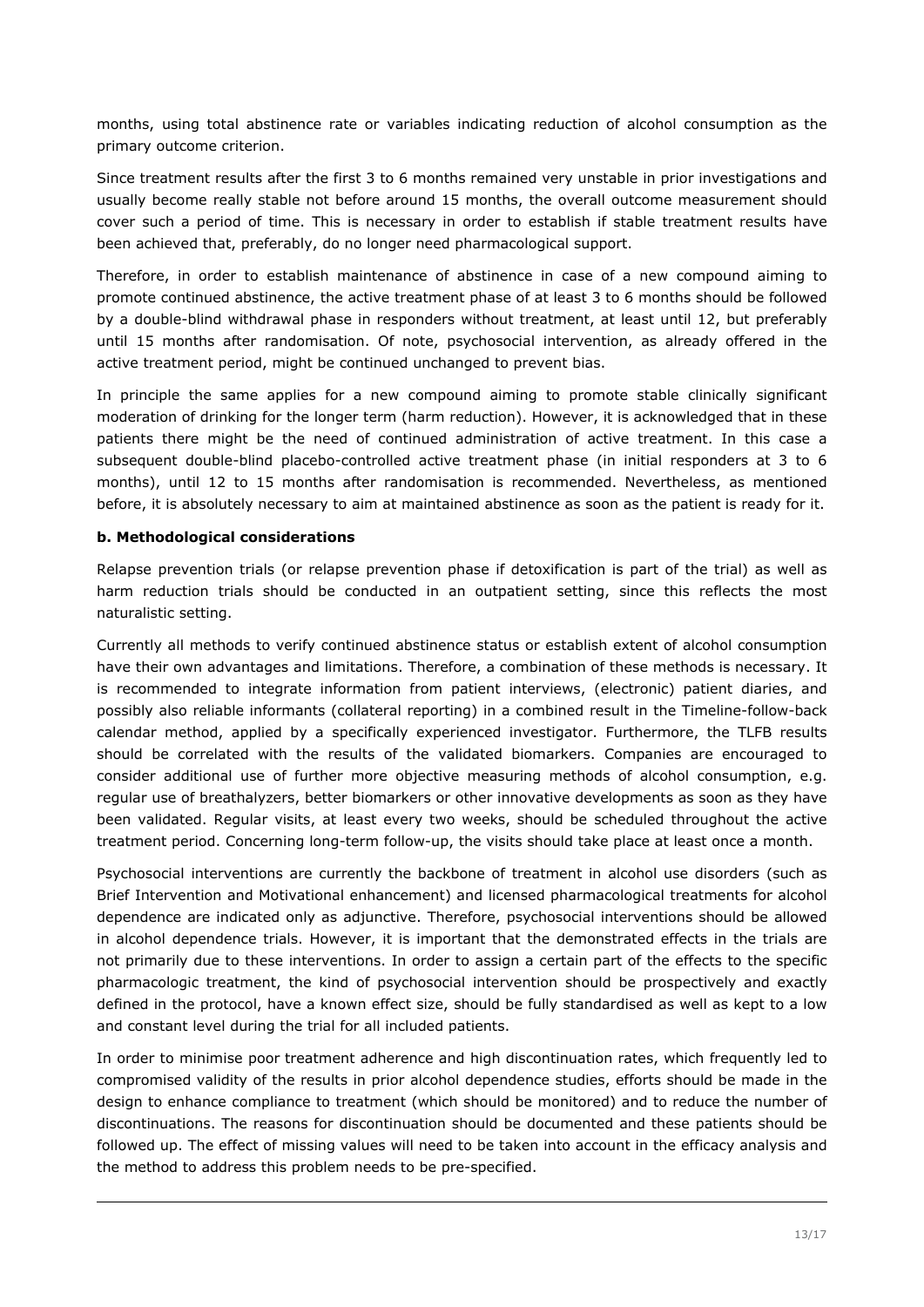For references to the methodological EMEA guidance documents, see Section 3.

### <span id="page-13-0"></span>*4.4. Studies in special populations*

#### *Children*

Studies in children are not deemed necessary, since alcohol dependence is not a problem in this age group. Alcohol use and even abuse might occur in childhood, but prevention is not a subject of this guideline.

#### *Adolescents*

Alcohol use in general (above all binge-drinking) is the leading risk factor for premature death in this population especially due to alcohol-related accidents, violence and suicide. However, this guideline focuses on alcohol dependence only and not on abuse. Since alcohol dependence develops over years of chronic heavy drinking it is rarely an issue in adolescents. Nevertheless, the number of adolescents with alcohol use disorders in general is increasing in Europe and the age of first alcohol consumption has dropped. Thus, possibly also the number of alcohol dependent adolescents will increase.

Due to the paediatric regulation (EC) No 1901/2006 it is recommended that inclusion of alcohol dependent adolescents in the development program **should be considered** according to the prevalence in the general population (see Section 3 of this guidance document). **However, due to the low prevalence of this age group in the alcohol dependent population, inclusion of adolescents in Phase III studies might be very limited. Therefore, specific efficacy conclusions in this population might not be possible.**

#### *Gender*

Women appear to be more vulnerable for the toxic effects of alcohol due to less body water and lower activity of gastric alcohol-dehydrogenase. They also show a different course of disease with faster development of alcohol dependence than men, a higher risk for alcohol-related diseases and more additional substance abuse. Furthermore, major depressive disorders and anxiety disorders are twice as high in female alcoholics then in men. Therefore, in clinical trials stratification might be considered. In any case, the number of included women should reflect the prevalence of alcohol dependence in women in the general population. Pharmacokinetic data should be gathered in both females and males.

#### *Elderly (aged 65 or older)*

The pattern and prevalence of alcohol related disorders is still poorly documented in elderly. Risky drinking and combination of psychotropic drug(s) and alcohol have been reported in a significant percentage of elderly in both genders. Alcohol dependence (with very late onset) is often undiagnosed. The expected benefits from alcohol dependence treatment are important, particularly for the elderly patients with underlying co-morbidities which may increase organ-alcohol damages.

The main aspects to be investigated in this special population are: 1) pharmacokinetic profile, relevant as guidance for dose adjustments; 2) safety with focus on drug interactions and cardiovascular effects related to possible concomitant/underlying cardiovascular disorders. For safety assessments, a sufficient number of elderly subjects should be included in the trials (see Studies in support of special populations: geriatrics – CPMP/ICH/379/99 (ICH E7, section 4.5.1) and the Concept Paper ICH E7 (R1) published in 2008 for guidance on this point).

#### *Psychiatric co-morbidity*

See Section 4.1.2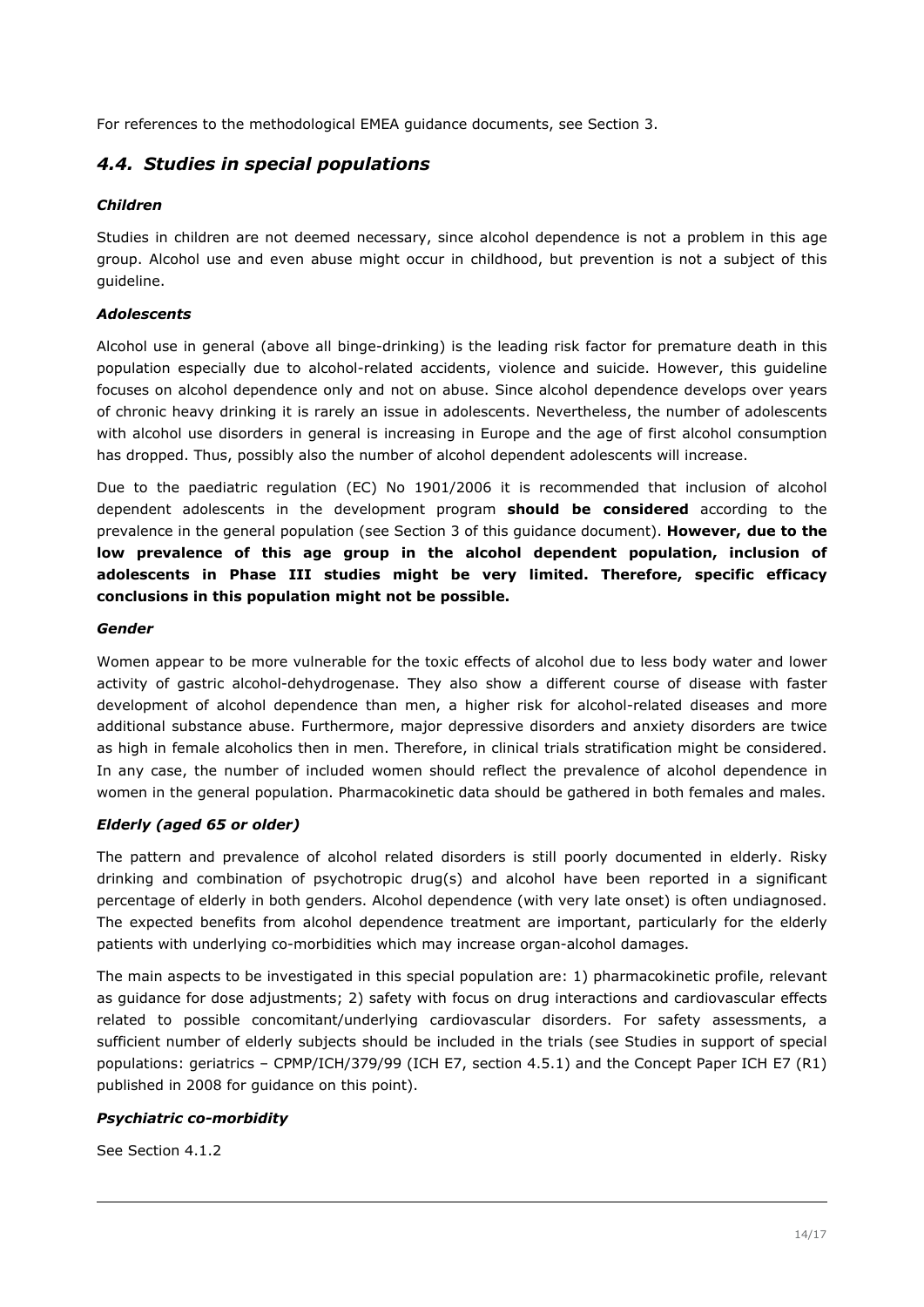## <span id="page-14-4"></span>*4.5. Clinical safety evaluation*

### <span id="page-14-3"></span>**4.5.1. General considerations**

For references to the relevant safety guidance, see Section 3.

#### <span id="page-14-2"></span>**4.5.2. Specific adverse events**

Pharmacokinetic and pharmacodynamic interaction studies with alcohol are obligatory before starting phase III, since subjects will be allowed to drink (in case of harm reduction trials) or might have relapses during active treatment.

Patients should be carefully monitored regarding possible suicidal ideation or suicide attempts.

#### *Addiction potential*

Reinforcing/addiction potential of the test drug should be assessed to rule out switch of addiction

## <span id="page-14-1"></span>**Definitions**

The WHO glossary should be used for definitions. http://www.who.int/substance\_abuse/terminology/en/

## <span id="page-14-0"></span>**References**

AHRQ Evidence Reports, Numbers 1-60 3. Pharmacotherapy for Alcohol Dependence (www.ncbi.nlm.nih.gov)

Ait-Daoud et al, An overview of medications for the treatment of alcohol withdrawal and alcohol dependence with an emphasis on the use of older and newer anticonvulsants Addictive Behaviours 31 (2006) 1628-1649

Anton et al, Combined pharmacotherapies and behavioural interventions for alcohol dependence: the COMBINE study: a randomized controlled trial JAMA 295 (17): 2003-17, 2006 May

Anderson and Ben Baumberg Alcohol in Europe a public health perspective (report for the European Commission) Institute of Alcohol Studies, UK June 2006

Assanangkornchai et al, The treatment of alcohol dependence Current Opinion in Psychiatry 2007, 20: 222-227

Assessing Alcohol Problems A Guide for Clinicians and Researchers Second Edition NIH Publication No. 03–3745 Revised 2003

Barry, Alcohol Use Disorders: A Clinical Update Adolesc Med 17 (2006) 259–282

Caetano et Babor, Diagnosis of alcohol dependence in epidemiological surveys: an epidemic of youthful alcohol dependence or a case of measurement error? Addiction 2006, 101 (Suppl. 1), 111-114

Raul Caetano1 & Carol Cunradi, Alcohol dependence: a public health perspective

Addiction 2007, 97, 633–645

Cramer et al, Medication Compliance Feedback and Monitoring in a Clinical Trial: Predictors and Outcomes Value in health (ISPOR) Volume 6, Number 5, 2003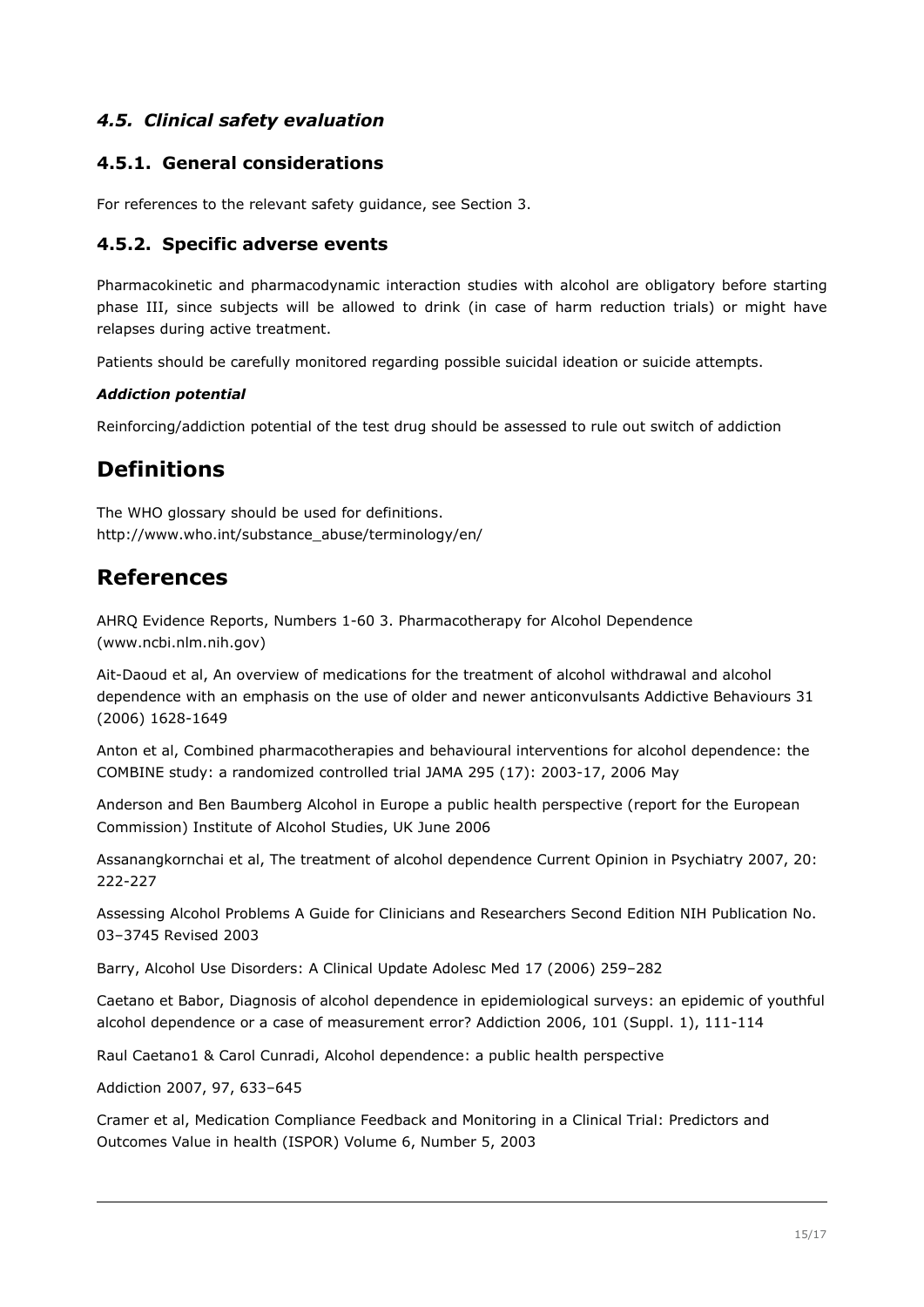Dawson et al, Rates and Correlates of Relapse Among Individuals in Remission From DSM-IV Alcohol Dependence: A 3-Year Follow-Up Alcoholism: Clinical And Experimental Research, Vol.31, No 12, 2007: pp 2036-2045

Dawson et al, Recovery from DSM IV alcohol dependence: United States 2001-2002 Addiction 2005, 100, 281-292:

Del Boca and Darkes, Enhancing the validity and utility of randomized clinical trials in addictions treatment research: I. Treatment implementation and research design Addiction 2007, 102, 1047–1056

Del Boca and Darkes, Enhancing the validity and utility of randomized clinical trials in addictions treatment research: II. Participant samples and assessment Addiction 2007, 102, 1194–1203

Del Boca and Darkes, Enhancing the validity and utility of randomized clinical trials in addictions treatment research: III. Data processing and statistical analysis Addiction 2007, 102, 1356–1364

Drummond, What does cue-reactivity have to offer clinical research? Addiction 2000, 95 (Supplement 2), S129-S144

Du Y, Scheidt-Nave C, Knopf H. Use of Psychotropic Drugs and Alcohol among Non-Institutionalised Elderly Adults in Germany Pharmacopsychiatry. 2008 Nov; 41(6):242-51

Foy, Circuit breakers for addiction Internal Medicine Journal 37 (2007) 320-325

International Guide for monitoring alcohol consumption and related harm World Health Organization 2000 (whqlibdoc.who.int/HQ/2000/WHO\_MSD\_MSB\_00.4.pdf)

Marlatt et al, Harm reduction approaches to alcohol use: Health promotion, prevention, and treatment Addictive Behaviors 27 (2002) 867-886

McKay, Is there a case for extended interventions for alcohol and drug use disorders? Addiction 2005, 100, 1594-1610

Midanik et al, Addiction sciences and its psychometrics: the measurement of alcohol-related problems Addiction 2007, 102, 1701-1710

Miller & Wilbourne, Mesa Grande: a methodological analysis of clinical trials of treatments for alcohol use disorders Addiction 2002, 97, 265–277

Institute of Alcohol Studies: http://www.ias.org.uk

National Institute on Alcohol Abuse and Alcoholism http://pubs.niaaa.nih.gov/publications

Sobell, Assessing Drinking Outcomes in Alcohol Treatment Efficacy Studies, Selecting a Yardstick of Success Alcoholism: Clinical And Experimental Research, Vol 27, No 10, 2003: pp 1661-1666

Sobell et al, "NATURAL RECOVERY" MEETING, Natural recovery from alcohol and drug problems: methodological review of the research with suggestions for future directions Addiction (2000) 95(5), 749–764

Tambour & Quertemont, Preclinical and clinical pharmacology of alcohol dependence Fundamental & Clinical Pharmacology 21 (2007) 9–28

The Plinius Maior Society, "Guidelines on evaluation of treatment of alcohol dependence", 1994

Tiffany et al, Challenges in the manipulation, assessment and interpretation of craving relevant variables Addiction 2000, 95 (Supplement 2), S177-S187